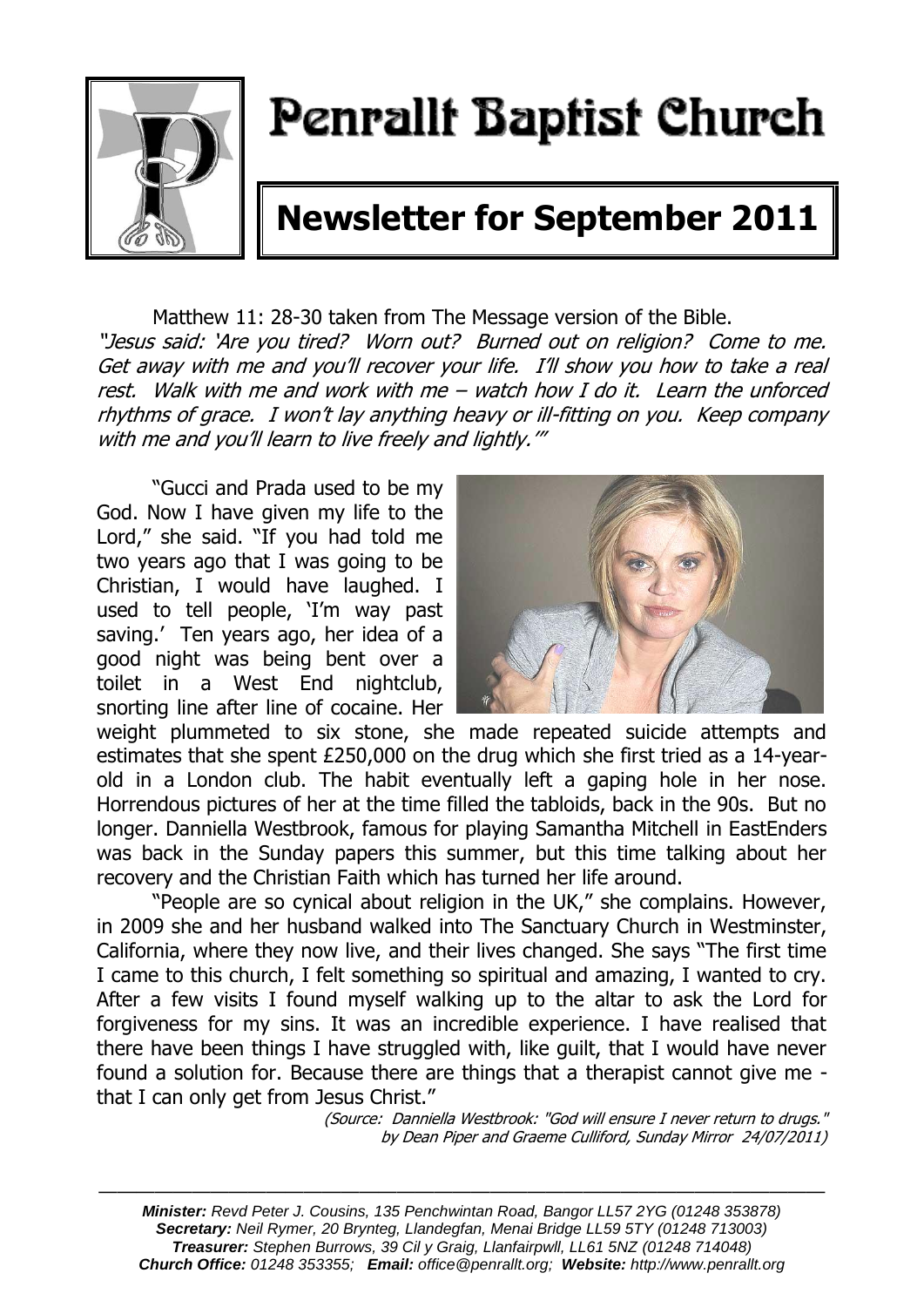Danniella explains that her encounter with Jesus came after crises that almost destroyed her marriage and sank her husband's property ventures. It is now their faith in Jesus that provides them with their reason to live and she has discovered a new life she could not find in rehab or therapy.

Here in Penrallt we endorse that message and encourage you to find Jesus for yourself. Perhaps the best way to do that would be to join our Alpha Course, starting at the end of September. Keeping company with Jesus is the beginning of recovery and life.

God bless, **Peter**

#### **Students**

We welcome all students to Penrallt. Please make sure you pick up a welcome pack from the porch. Danielle Fifield is our student coordinator for this year and we encourage you to say "hi" to her and find out what is happening in our church over the coming months.

 $\_$  , and the set of the set of the set of the set of the set of the set of the set of the set of the set of the set of the set of the set of the set of the set of the set of the set of the set of the set of the set of th

**Note:**

|                     |                                     |                                                                                               | <b>Evening Services</b>     |
|---------------------|-------------------------------------|-----------------------------------------------------------------------------------------------|-----------------------------|
|                     | <b>SERVICES IN SEPTEMBER</b>        | will begin at<br>6.00pm from                                                                  |                             |
|                     |                                     |                                                                                               | September 4 <sup>th</sup> . |
| <b>September 4</b>  |                                     |                                                                                               |                             |
|                     | 10.30am Geoff Birch                 | <b>Introduction to Colossians</b>                                                             |                             |
|                     | 2.15pm Service in Bontnewydd        |                                                                                               |                             |
| 6.00pm              | <b>Communion and Prayer Service</b> |                                                                                               |                             |
| September 11        |                                     |                                                                                               |                             |
| 10.30am             | <b>Peter Cousins</b>                | A Healthy Church in a Small Town                                                              |                             |
|                     |                                     | <b>Surrounded by Sheep</b>                                                                    | Colossians 1:1-8            |
| 6.00pm              | <b>Baptismal Service</b>            |                                                                                               |                             |
| <b>September 18</b> |                                     |                                                                                               |                             |
| 10.30am             | Roger Borlace                       | What can we pray for our Christian friends?                                                   | Colossians 1:9-14           |
| 6.00pm              | Peter Cousins.                      | The King with Scars                                                                           | Matthew 2:13-23             |
| <b>September 25</b> |                                     |                                                                                               |                             |
|                     |                                     | 10.30am Communion Service. Back to Church Sunday                                              |                             |
|                     |                                     | <b>6.00pm</b> Back to Church Sunday. <b>Keeping Company with Jesus in</b><br><i>your life</i> | Matthew 3                   |
|                     |                                     |                                                                                               |                             |

#### **Prayer Service**

The first Sunday evening of the month will be marked by a prayer service in which we commit the coming month's activities to God.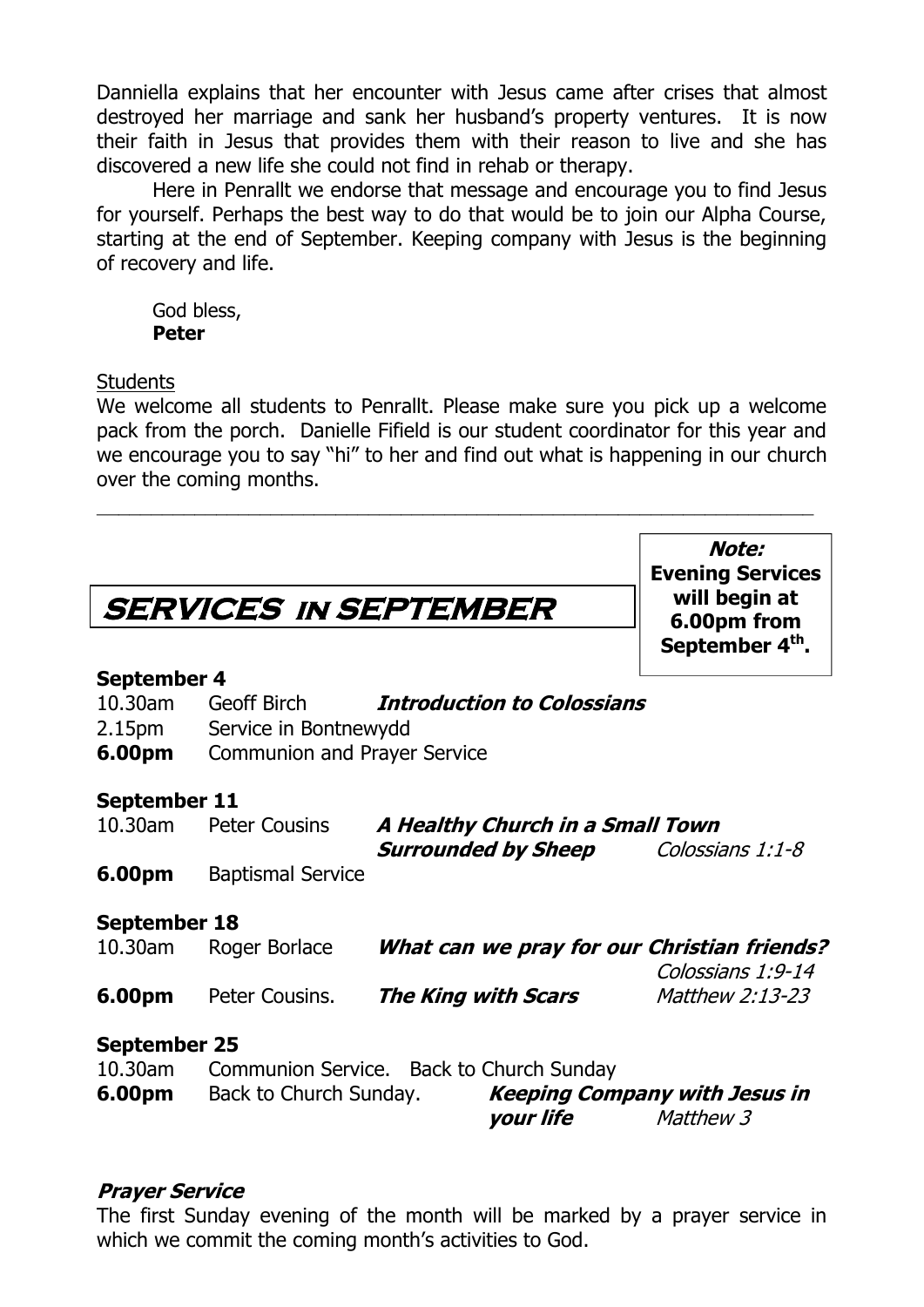#### **Our Preaching Team for September:**

Peter Cousins is the minister. Geoff Birch and Roger Borlace are retired ministers, members of Penrallt.

# **Faith Café**

After church on Sunday evening we host Faith Café for students and young adults. Starting around 7:15 pm it is an evening of chat, interviews, music and discussions. It will begin again on September 25<sup>th</sup>.

#### A Plea from Susan!

If anyone is interested in helping with the food for Faith Café in any way, ie providing soup, bread, cheese or cakes for one Sunday of the autumn term or in the setting up and serving, please speak to Susan Cousins (tel 02348 353878). Many thanks.

#### **Baptismal Service**

We will be holding a Baptismal Service on Sunday evening 14<sup>th</sup> September. Speak to Peter if you would like to be baptised.

# **No Church Lunch in September**

Please note that there will be no church lunch this month. The next one will be on October 2<sup>nd</sup>.

|  |  | <b>SPECIAL DATES IN SEPTEMBER</b> |
|--|--|-----------------------------------|
|--|--|-----------------------------------|

| <b>Thursday 1</b><br><b>Saturday 3</b> |                    | <b>HGV</b> meeting<br>Laura Hughes will be marrying Daniel Jenkins in                                                   |  |
|----------------------------------------|--------------------|-------------------------------------------------------------------------------------------------------------------------|--|
|                                        | 2.00pm             | Ystradgynlais.<br>Bangor Cathedral: The licensing of Revd. Dr. Sue<br>Jones to the position of Dean of Bangor Cathedral |  |
| <b>Monday 5</b>                        | 7.30 <sub>pm</sub> | Deacons' Meeting                                                                                                        |  |
| <b>Tuesday 6</b>                       | 7.30pm             | Alpha Team Meeting                                                                                                      |  |
| <b>Wednesday 7</b>                     | 10.30am            | Men's Prayer Meeting.                                                                                                   |  |
| <b>Saturday 10</b>                     |                    | Ordination and Induction of Rhys Llwyd into<br>Eglwys Y Bedyddwyr Caersalem in Caernarfon                               |  |
| <b>Sunday 11</b>                       |                    | Worship workshop after morning service.                                                                                 |  |
| <b>Monday 12</b>                       | 2.00 <sub>pm</sub> | <b>Pastoral Care Team</b>                                                                                               |  |
| <b>Saturday 24</b>                     |                    | House Group leaders' meeting at Billy and Jon's<br>house.                                                               |  |
| <b>Tuesday 27</b>                      | 7.00pm             | Alpha Celebration Supper.                                                                                               |  |
| <b>Wednesday 28</b>                    |                    | Cytun (Churches Together) meeting                                                                                       |  |
| <b>Saturday October 1</b>              |                    | Autumn meeting of the North Wales English<br>Baptist Union at Sussex St., Rhyl.                                         |  |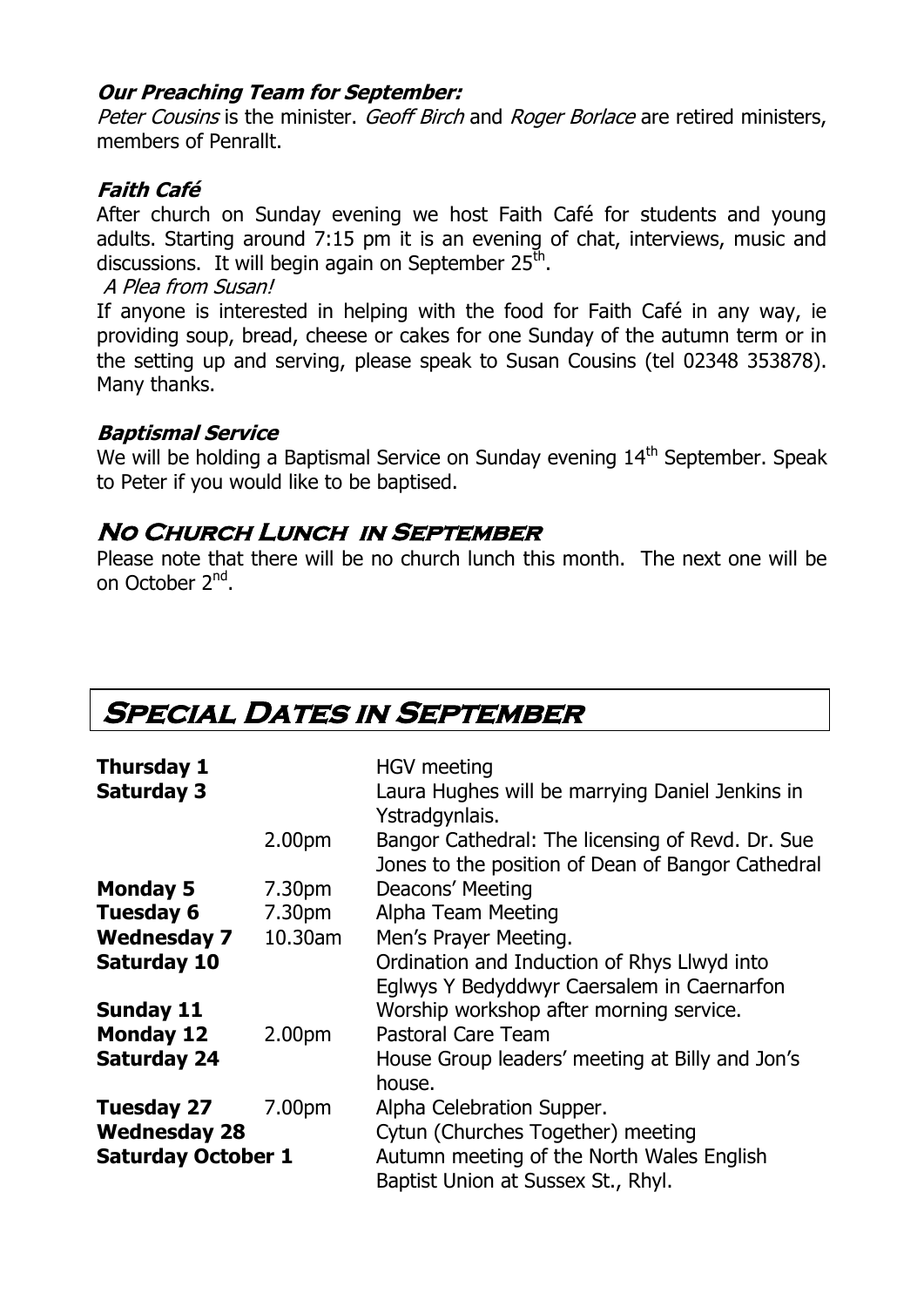#### **Alpha Course**

The new Alpha Course is due to start on Tuesday  $27<sup>th</sup>$  September at 7pm with a Celebration Supper, and it will be an evening specially to show what Alpha is all about. It is a great opportunity to find out more about Alpha before the course proper starts the following week, again at 7pm, on Tuesday 4th October.

The course runs until  $13<sup>th</sup>$  December, and each session starts with a free twocourse meal plus tea/coffee, followed by a talk on a question such as Who is Jesus?, Why did he die?, Why and how do you pray?, How can I have faith? and many more questions. Then everyone breaks into small groups when there is an opportunity to chat about the talk and raise any questions you may have. We finish promptly at 9:30pm.

# **Weekdays**

#### **Please check with the contact people when there are meetings this month.**   $HG = Home$  Group

| <b>Day</b> | <b>Time</b>        | <b>Details</b>         | <b>Contacts</b>                                        |
|------------|--------------------|------------------------|--------------------------------------------------------|
| <b>Tue</b> | 8.00pm             | HG, Nilgiri            | Joan Beer (353874)                                     |
| <b>Tue</b> | 7.30pm             | HG, Farrar Road        | Magnus Forrester-Barker (371366)                       |
| <b>Wed</b> | 10.30am            | Men's Prayer Meeting   | Peter Cousins (353878)                                 |
| Wed        | 2.00 <sub>pm</sub> | Carers' Home Group     | Carol Morris (716953)                                  |
| <b>Wed</b> | 7.30pm             | HG, The Nomads         | Jess & Seamus Adams (421185)<br>Susan Cousins (353878) |
| <b>Wed</b> | 8.00pm             | HG, Grŵp Cymraeg       | Owen & Nia Lloyd Evans (352634)                        |
| <b>Thu</b> | 10.30am<br>- noon  | HG, 76, Ffordd Cynan   | Jenny Powley (364292)                                  |
| <b>Thu</b> | 10.30am            | Post-Alpha Bible Study | Sue & Lawrence Moss (713793)                           |
| <b>Thu</b> | 7.30pm             | HG, Llanfairpwll       | Sue & Lawrence Moss (713793)                           |
| <b>Thu</b> | 7.30pm             | HG, Bangor             | Ciara Ní Bhrolcháin (07900<br>220496)                  |
| <b>Thu</b> | 7.30pm             | HG, A-Team             | Freya Bushill (07792 080766)                           |
| Thu        | 7.45pm             | HG, Lon-y-Deri         | Gill Goodman (355256)<br>Billy Elliott (372568)        |
| Fri        | 10.30am<br>- noon  | <b>Cheeky Monkeys</b>  | Joan Rymer (713003)                                    |
| <b>Sat</b> | 8.30am             | <b>Prayer Meeting</b>  |                                                        |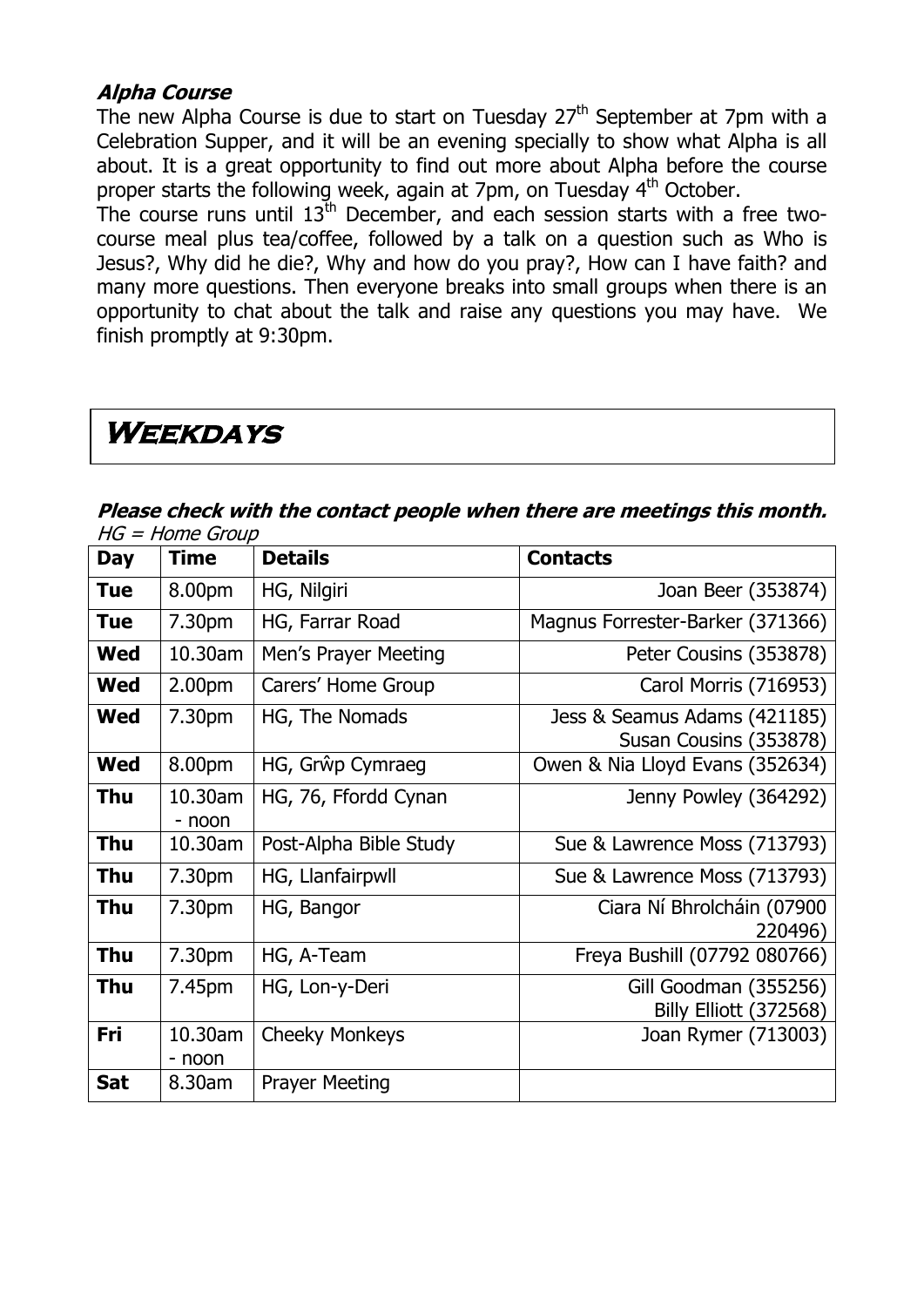# **News of People**

We send our condolences to **Geoff Birch** whose mother, Mabel, has just died at the Plas Garnedd home in Llanberis. The funeral will take place at Bangor Crematorium on Thursday September  $1<sup>st</sup>$ .

We wish **Laura and Daniel** God's blessing on their wedding day in Ystradgynlais, and in their marriage.

**Mark Young** and **Lesley Jackson** are both recovering well from their surgery. We continue to hold them in our prayers for a full recovery.

Congratulations to **Katie Liber** on her A/A\* results at A-level. We wish her God's blessing as she takes up her place at Canterbury.

At the time of going to press we have not had any news about GCSE results.

### **Student Coordinator**

We welcome **Danielle Fifield** back to Bangor to do her Master's degree. She is going to be working with Penrallt as our Student Coordinator this year.

#### **Missions Group Coordinator in Penrallt**

We welcome **Tim Whitton** to this post. Thanks to Marilyn for sterling service over the last year, and our thanks to Tim for taking over the role.

# **Children's Birthdays in September**

**5 th:** Rebecca Owen; **17th:** Amy Harmens; **18th:** Catrin Donnelly; **24th:** Elin Gwilliam; **25th:** Sian Thomas

# **Noticeboard**

### **Worship Workshop Sunday 11 September**

A chance for worship leaders, sound and projection people, musicians, singers, creative types and anyone else who is interested, to meet, eat, talk together and think about what we do and why we do it! Pizza at 1pm, Workshop at 1.30, aim to finish by 3 at the latest. Speak to the worship deacon Deb Stammers or email her on [jonanddeborah@btinternet.com](mailto:jonanddeborah@btinternet.com).

# **Walking Group Tuesday 20 September 10.30am**

Approaching Beddgelert from the direction of Caernarfon, meet in the car park just a couple of hundred yards before the village centre (590 482). Walk past Gelert's grave, then on to the Aberglaslyn Pass (one of the most photographed places in Snowdonia), through Cwm Bychan, past Dinas Emrys, the Sygun Mine Museum (site of the film set of a Chinese village used in 'The Inn of the Sixth Happiness'), and return to Beddgelert (cup of tea and/or very good ice cream). Distance 6 miles, approximate time 3 hours + lunch.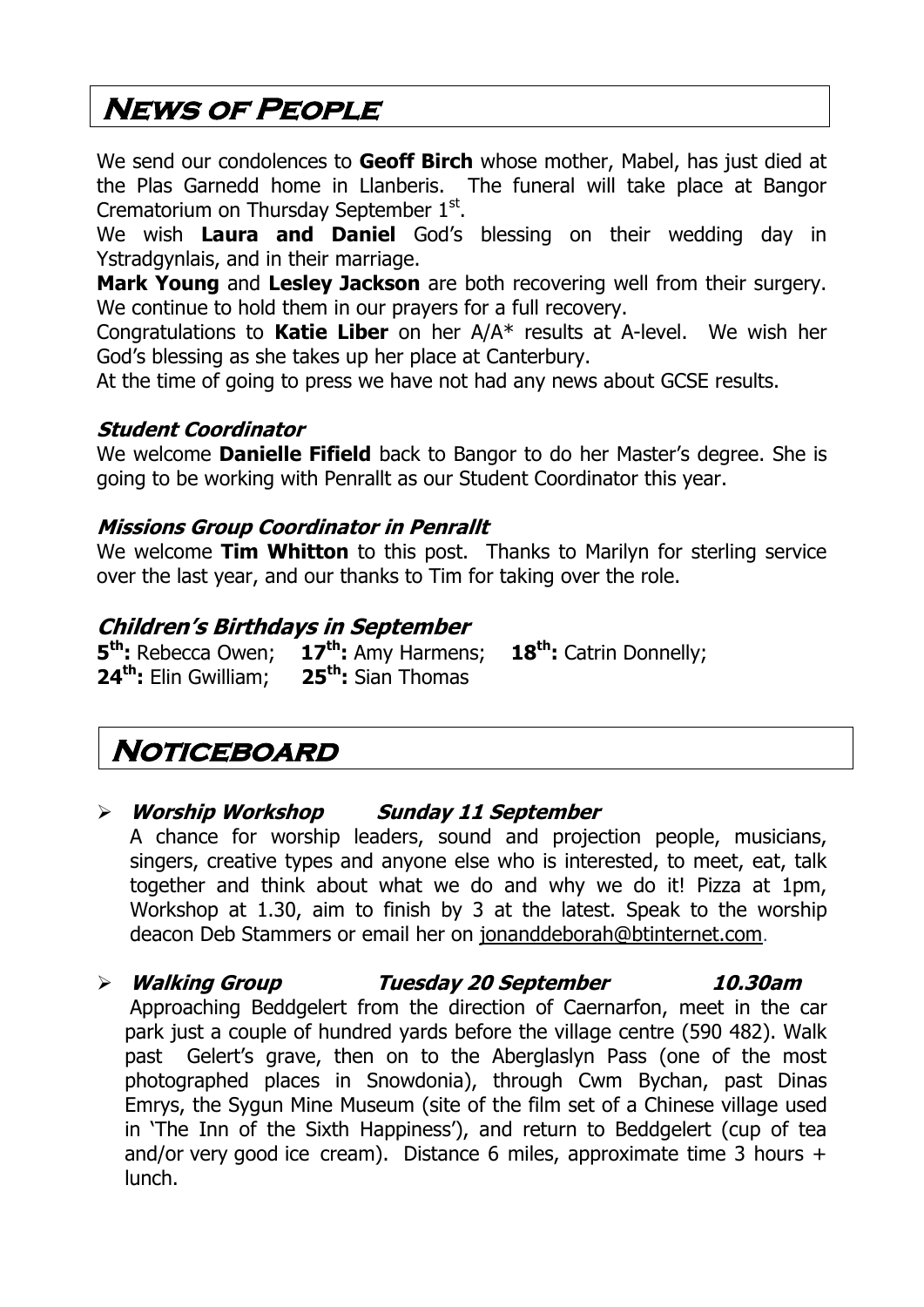### **Thanks**

The church garden has been a joy this year. We thank Andrew Metheringham and his 'apprentices' for their hard work. It is nice to have flowers outside the church as well as the inside (for which we thank Gwyneth).

#### **Art Group Mondays 3.00 – 5.00pm** The Penrallt Art Group will be starting again on Monday September 19<sup>th</sup> from

3.00 – 5.00pm. If you are interested in joining, please contact Gwyneth or Joan Beer – or simply turn up on the  $19^{\text{th}}$ .

### **Homeless in Bangor**

We do not recommend giving money to the homeless. Instead, £5 in one of the brown envelopes from the table in the porch of the church (placed in the offering) will buy a hot meal for them through the St. Mary's Hostel scheme. So far Penrallt has contributed £2550 to the fund.

# **New Art Gallery & Artworkshop**

H'Artworks is a Gallery and Artworkshop based in Beaumaris. It is run by Christian Artist Anne Snaith and offers a wide range of art and craft activities for children and adults alike. Anne will be opening up her studio to members of the public on a regular basis and invites everyone to come along, unwind, and be creative. H'Artworks can be found at The Forum, 6 Church Street, Beaumaris LL58 8AA. Alternatively, you can contact Anne on 01248 811226 (home) or 01248 812045 (studio).

### **The Prayer Room**…

…is open before and after the service for quiet prayer. Penrallt is a place of prayer, so make use of this sacred space.

# **Pray for Penrallt Every Day**

Sign up to receive our prayer diary by e-mail every Monday morning by sending your request to: [office@penrallt.org.](mailto:office@penrallt.org)

If you have some subject for prayer, either send it in by e-mail, or fill in one of the pink cards, which are available in the porch, and place it in the visitors' cards box or give it to Peter or Magnus.

# **Pastoral Help**

If you have pastoral concerns please contact Peter or else one of the other members of the Pastoral Care team:

| Geoff Birch 01286 870944 | Pat Borlace 713146, | Eunice Smith 713296, |
|--------------------------|---------------------|----------------------|
| Judy Stammers 364394     | Geoff Moore 410582  | Jenny Powley 364292  |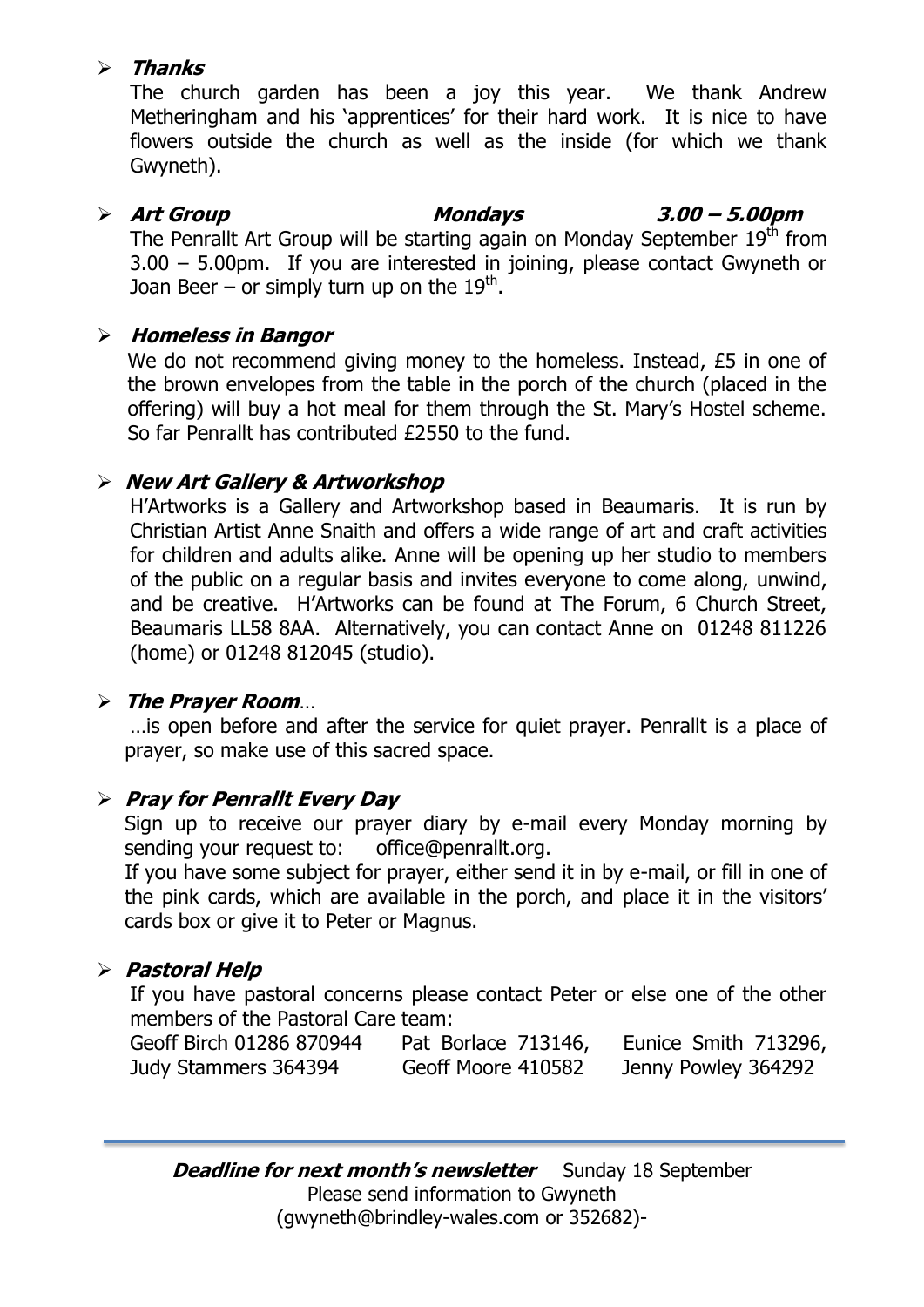# **Focus on…**

"IF YOU NEVER ASK THE QUESTIONS, YOU'LL NEVER GET ANY ANSWERS......."

Everyone has questions  $-$  big questions, real questions  $-$  about Life, Injustice, Suffering, the Future, Death and other Faiths.

What **IS** the meaning of Life?

Why is it sometimes tough? Should it be exciting? Do you find life

disappointing, or do you think it's precious? Is it worth exploring? Ever wondered what it's all about?

The Alpha course is open to anyone interested in discovering what Christian life is all about. It is a place where people can come, relax, share a meal and thoughts; anyone can come and everyone is encouraged to ask questions delving into the meaning of life.

Here are some comments from a couple of guests on a recent Alpha course at Penrallt.

"It's helped me to clarify my thoughts and beliefs and to meet Christians and see they are normal people like me!"

"As a 'newish' Christian it has been very helpful to cover the basics! It's helped me realise that it is healthy to question, and all Christians are on a journey. I was always worried my doubts weakened my faith and so I think I buried my head in the sand with them. My faith has been strengthened. It was so nice to meet people who aren't students!"

We have run Alpha courses in Penrallt for many years and have a dedicated team of leaders and helpers. The course is supported by the Home Groups who provide meals and share the work in the kitchen week by week. Over the years we have witnessed lives being changed. Many who have come on Alpha have given their lives to Christ and followed it up by the public commitment of Baptism. All who have attended Alpha have found that there is more to life than they first thought.

People attend Alpha for a wide variety of reasons. Some want to investigate whether God exists, others may have attended church occasionally but feel they have never really understood the basics of the Christian faith. If you are a nonbeliever and are full of doubts about the Christian faith, come and find out what it's all about. If you question and wonder if there is a God at all, great, come with an open mind. Whatever your reasons, you will be most welcome to come on the course.

Alpha will encourage and strengthen you as each session looks at a different aspect of the Christian faith, followed by a discussion in small groups. You'll discover more about the meaning of Life in a relaxed setting, with nice food, good company and it will cost you nothing except your time.